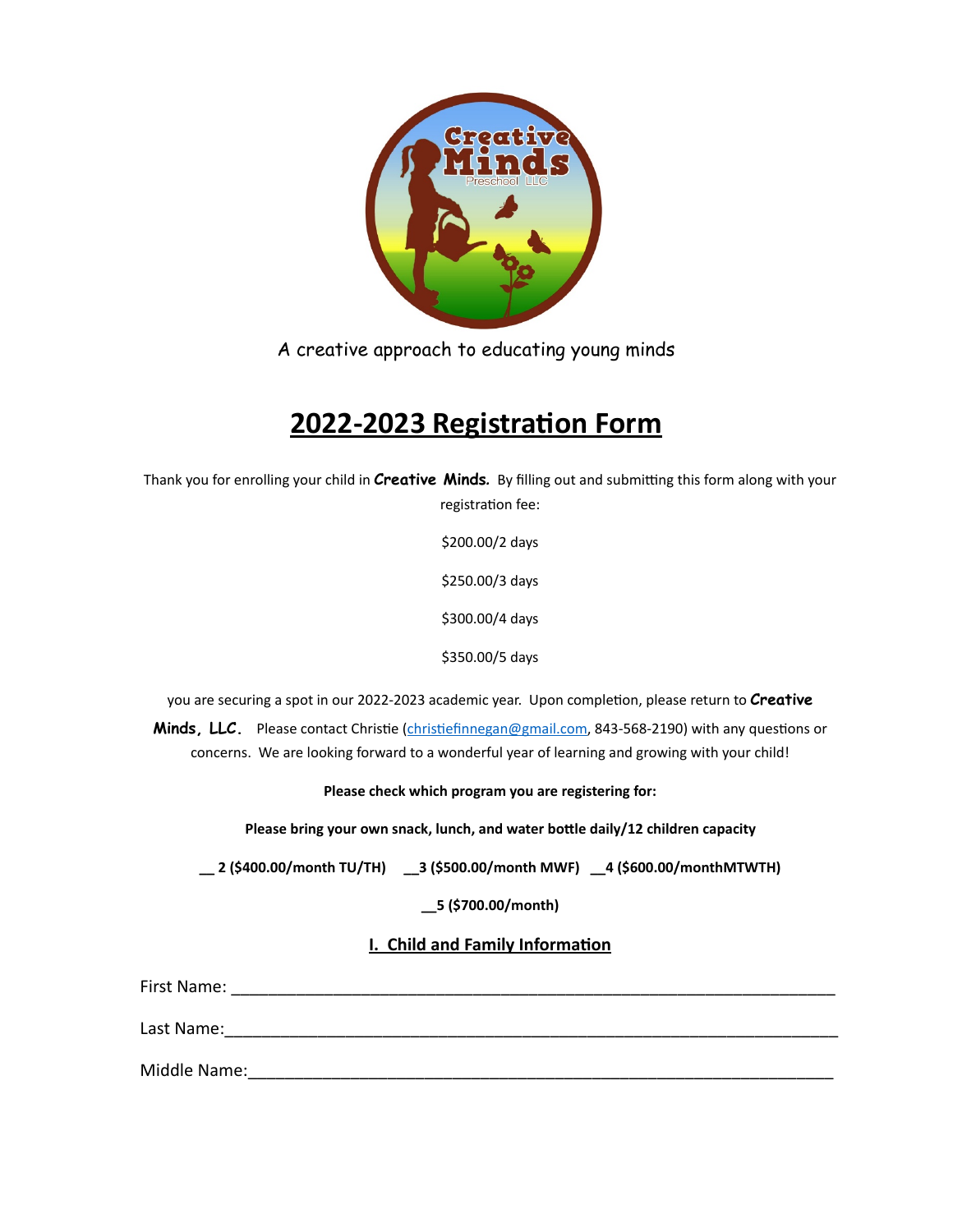| Emergency Contact (Name, Relation and |  |
|---------------------------------------|--|
|                                       |  |
|                                       |  |
|                                       |  |
|                                       |  |
| Please include any custody            |  |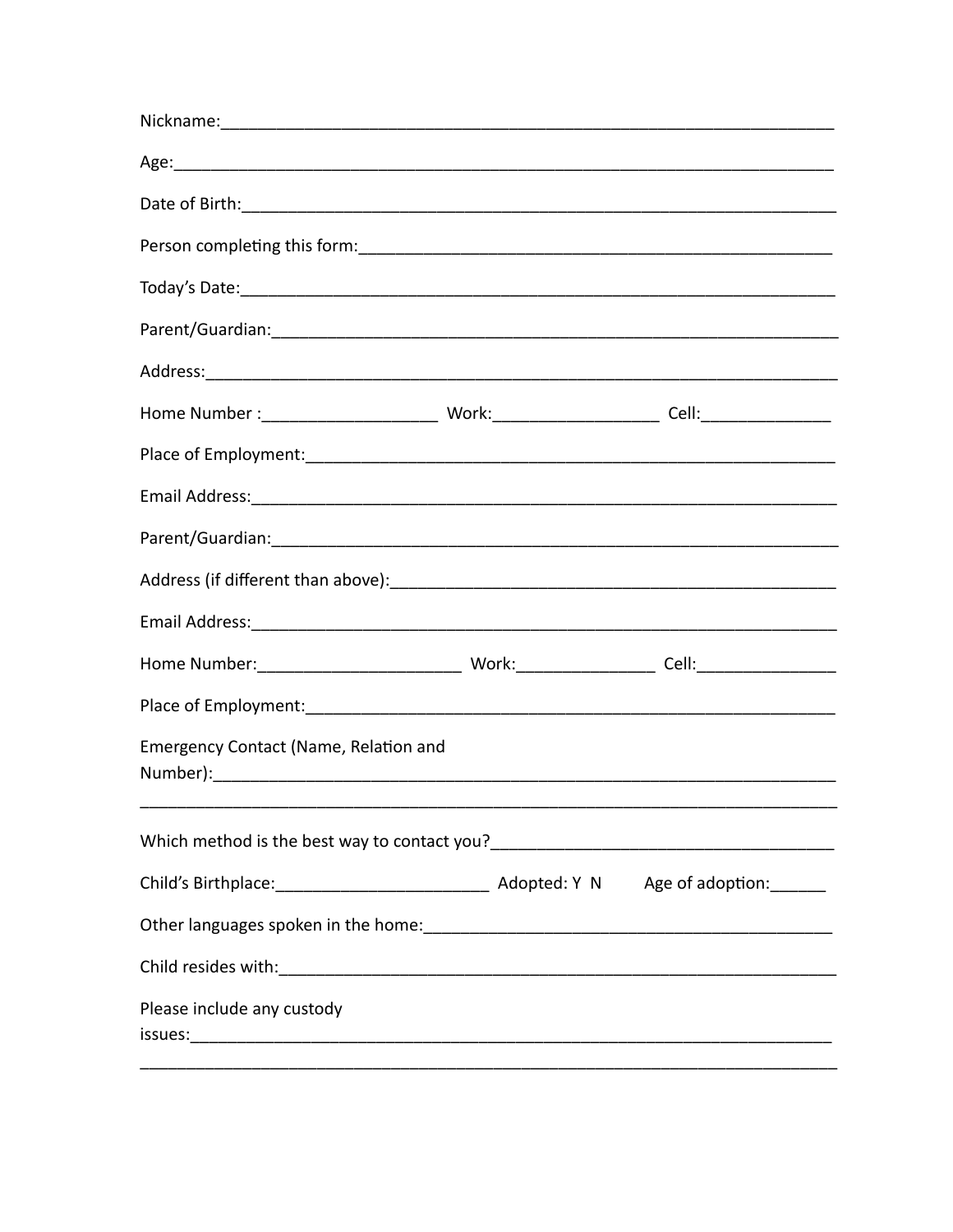|       | Please list siblings and |  |
|-------|--------------------------|--|
| ages: |                          |  |

#### II. Social, Emotional, and Developmental Information

Please describe your child's personal strengths, interests and hobbies:

Are there any developmental concerns that you would like us to be aware of?

Is your child receiving developmental, special education or psychological services outside of school?

Are there any religious, personal or social issues that you wish to make your teachers aware of?

Please describe your child's overall temperament (active, irritable, stubborn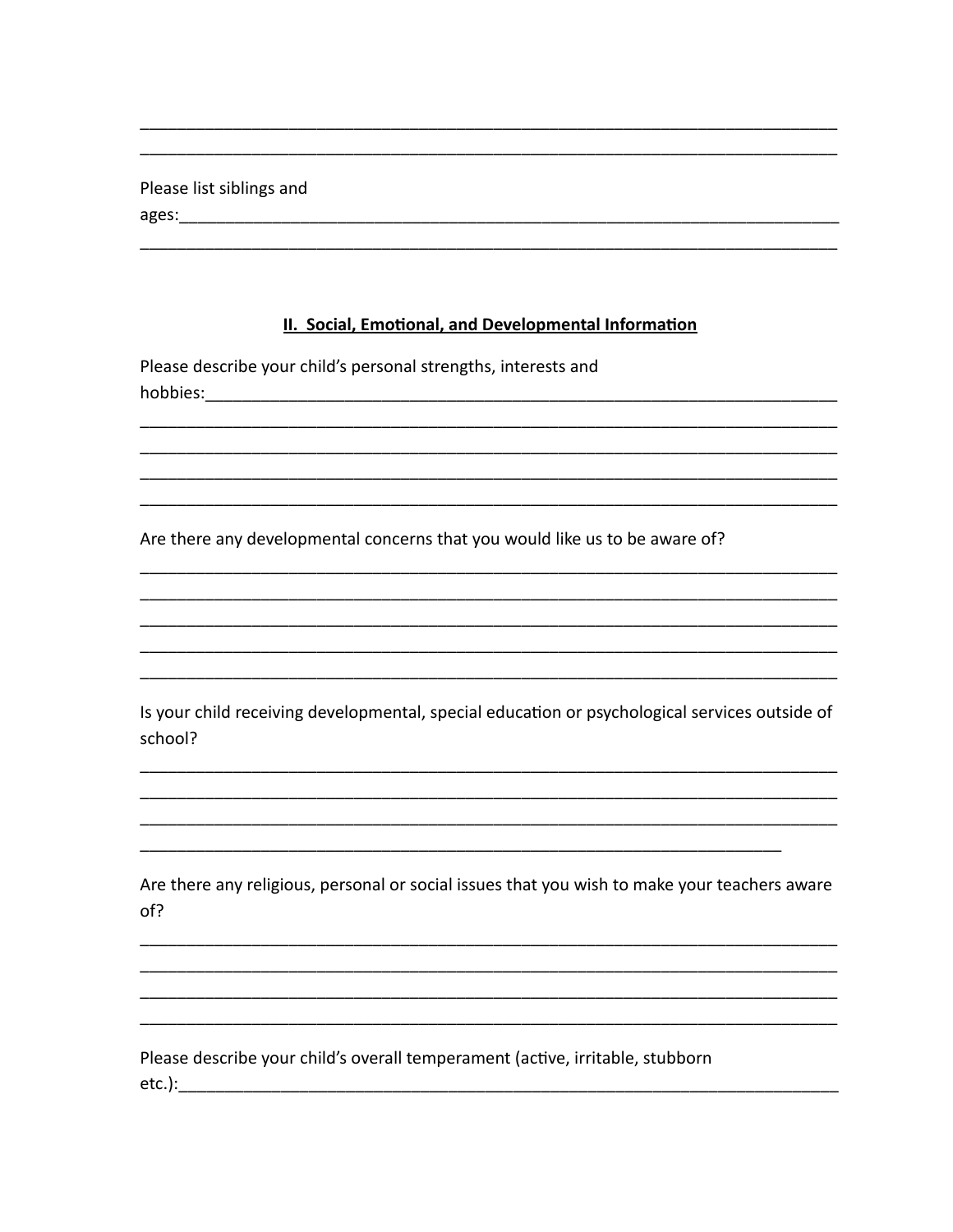Is your child presently taking medications? Y N

If yes, please list: and the state of the state of the state of the state of the state of the state of the state of the state

Are there any side effects that we should be aware of: Y N

If yes, please explain: The contract of the contract of the contract of the contract of the contract of the contract of the contract of the contract of the contract of the contract of the contract of the contract of the contract of the c

Does your child have any food allergies? Y N

If yes, please list: where the contract of the contract of the contract of the contract of the contract of the contract of the contract of the contract of the contract of the contract of the contract of the contract of the contract of th

Please include anything you wish for Creative Minds to understand about your child and your goals for their learning experience: experience:

#### **III. Family involvement**

Do you or anyone you know have any talents that you would like to share with the children and teachers at Creative Minds? Y N

If yes, please explain: 2008 2010 2020 2021 2022 2023 2024 2022 2023 2024 2022 2023 2024 2022 2023 2024 2022 2023 2024 2022 20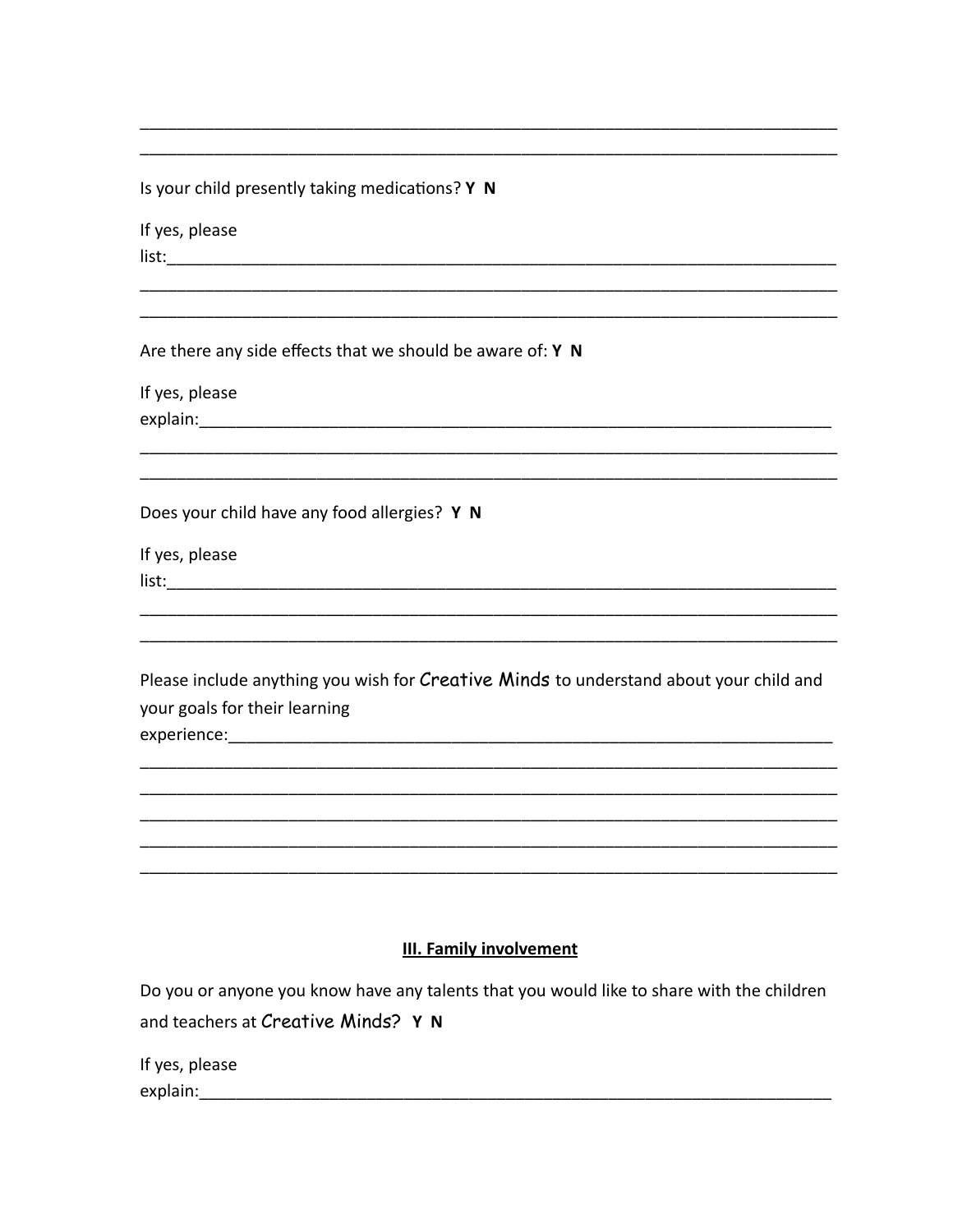## **Tuition Agreement 2022-2023**

\_\_\_\_\_\_\_\_\_\_\_\_\_\_\_\_\_\_\_\_\_\_\_\_\_\_\_\_\_\_\_\_\_\_\_\_\_\_\_\_\_\_\_\_\_\_\_\_\_\_\_\_\_\_\_\_\_\_\_\_\_\_\_\_\_\_\_\_\_\_\_\_\_\_\_ \_\_\_\_\_\_\_\_\_\_\_\_\_\_\_\_\_\_\_\_\_\_\_\_\_\_\_\_\_\_\_\_\_\_\_\_\_\_\_\_\_\_\_\_\_\_\_\_\_\_\_\_\_\_\_\_\_\_\_\_\_\_\_\_\_\_\_\_\_\_\_\_\_\_\_ \_\_\_\_\_\_\_\_\_\_\_\_\_\_\_\_\_\_\_\_\_\_\_\_\_\_\_\_\_\_\_\_\_\_\_\_\_\_\_\_\_\_\_\_\_\_\_\_\_\_\_\_\_\_\_\_\_\_\_\_\_\_\_\_\_\_\_\_\_\_\_\_\_\_\_

### **Creative Minds Preschool**

Creative Minds Preschool tuition is divided into ten equal payments regardless of how many days we have school each month. We have spread the payments out equally for convenience and budgeting purposes.

Tuition payments (made payable to Creative Minds Preschool LLC) are due on the first of every month. If the first falls on a weekend please plan accordingly. You may postmark your check, Venmo, or autopay from your bank.

\*There is a late fee of \$50 if the payment is not received by the first of each month August 2022–May 2023.

If for any reason you choose to discontinue preschool from August 2022 through May 2023 and your spot cannot be immediately filled, you will be responsible for 2 months of tuition.

I,  $\frac{1}{2}$  agree to pay my child's tuition on the

first of each month August 2022 through May 2023.